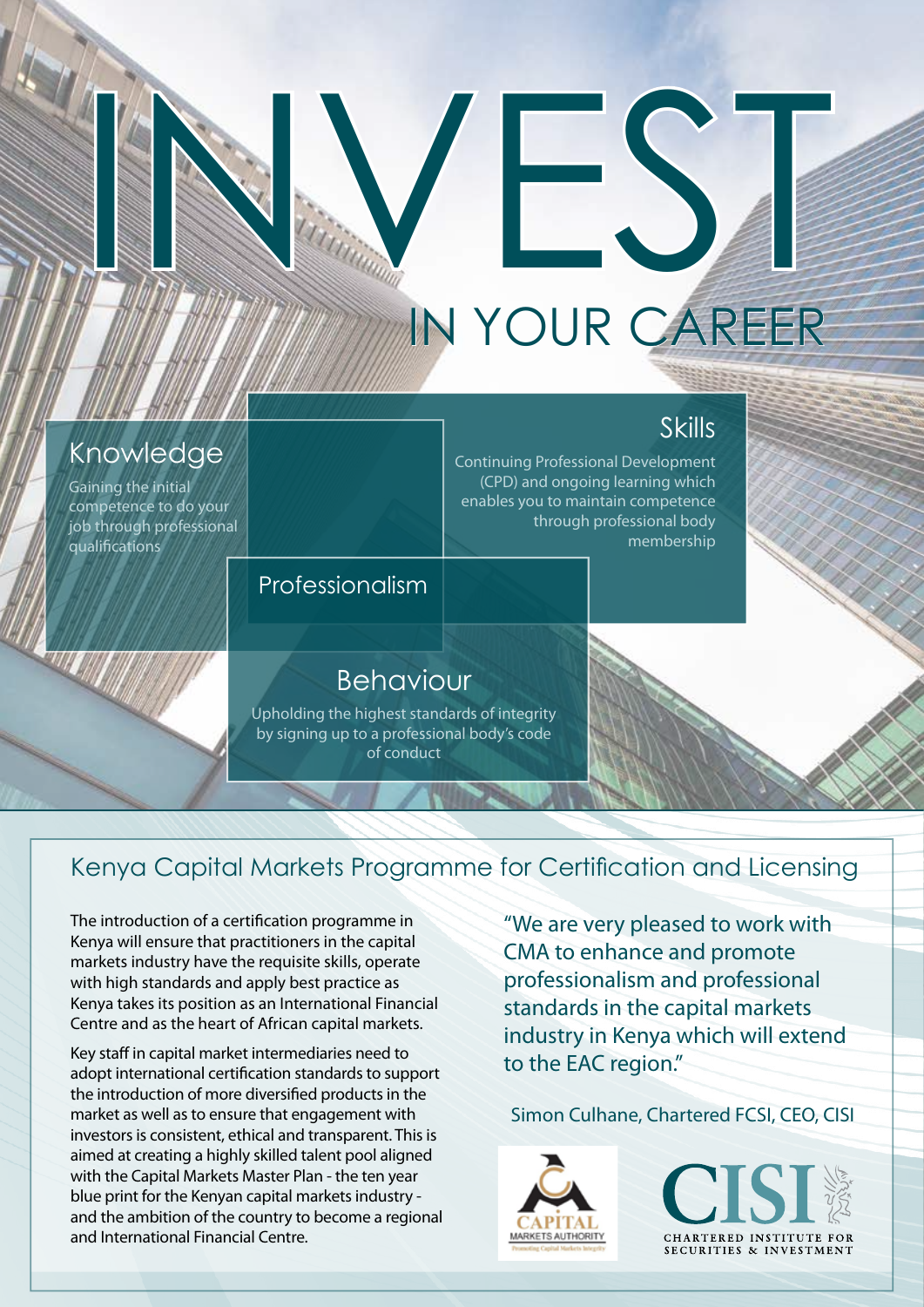#### About the CISI

- $\checkmark$  An educational charity
- $\sqrt{\phantom{a}}$  A Chartered Professional Body
- $\checkmark$  Evolved from London Stock Exchange
- **Board of Trustees**
- $\sqrt{ }$  170 staff
- $\sqrt{}$  Over 43,000 members in 116 countries ... of which 20,000 are student members
- $\sqrt{ }$  Over 41,000 exams taken in 2015 in 80 countries

#### Our Mission....

"To set standards of professional excellence and integrity for the securities and investment industry, providing qualifications and promoting the highest level of competence to our members, other individuals and firms."

#### Kenya Capital Markets Programme

#### **Step 1: International Introduction to Securities** and Investment (Kenya)

Syllabus areas:

- The Financial Services Industry
- The Economic Environment
- Financial Assets and Markets
- Equities / Stocks
- Bonds
- **Derivatives**
- Investment Funds
- Regulation and Ethics
- **Other Financial Products**

#### Exam Details:

- Multiple-choice questions (four options)
- Estimated 70 to 100 study hours
- 60 questions in 75 minutes
- 70% pass mark
- Computer based testing with instant results
- Test centre in ICEA Building, Nairobi
- Test centre open five days a week

#### Benefits of CISI qualifications

- $\checkmark$  Written by practitioners for practitioners
- $\checkmark$  Vocational work based, not academic
- $\checkmark$  Globally portable
- $\checkmark$  Independently verified
- $\checkmark$  Internationally recognised
- $\sqrt{\phantom{a}}$  Building blocks for career development
- $\checkmark$  Instant results with computer-based-testing

#### Why the CMA choose the CISI

"... noting the excellent repute of the City of London as the pre-eminent global financial centre, it was supported by the Government of Kenya as an important step in connection with the Vision 2030 objective of Nairobi emerging as a competitive international financial centre, in accordance with the 10 year Capital Markets Master Plan"

#### **Step 2: Regulations and Market Practice (Kenya)**

Proposed syllabus areas:

- Legal and Regulatory Framework
- Licensing of Capital Market Intermediaries
- Governance and Controls
- **Conduct of Business**
- **Markets and Trading Rules**
- Investment Funds

#### Exam Details:

- Multiple-choice questions (four options)
- Estimated 70 to 100 study hours
- 50 questions in 60 minutes
- 70% pass mark
- Computer based testing with instant results
- Test centre in ICEA Building, Nairobi
- Test centre open five days a week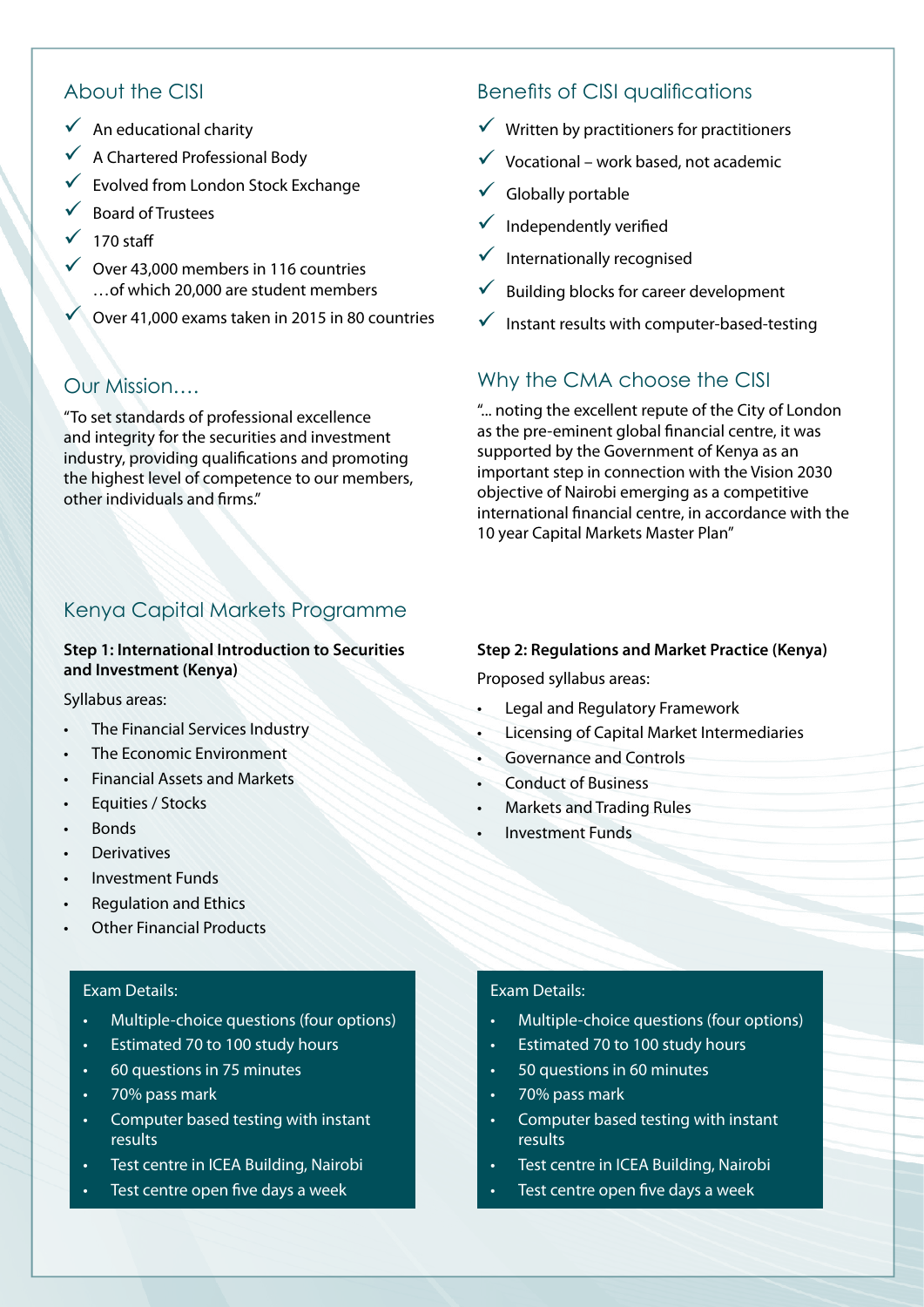#### Next steps

It is possible to download the course material from the CMA website, cma.ar.ke

#### **Training**

Although advisable, it is not mandatory to go through an approved training programme.

The CISI works with Accredited Training Partners (ATPs). A list of ATPs can be found at cisi.org/atp

At the time of launch Africa Risk Institute have scheduled courses and KASIB are looking at hosting training courses for their members

Upon registration for the exam candidates will receive the most up-to-date learning manual and access to the e-learning and practice questions.

### Costs

To support the Capital Market (note NO's') Master Plan and 2030 Vision the Kenyan market can benefit from a 50% discount. The prices (after discount) for 2016/17 are:

| Registration fee, including student membership (one-off payment)                                                                    | £12.50 |
|-------------------------------------------------------------------------------------------------------------------------------------|--------|
| International Introduction to Securities and Investment (Kenya)<br>- includes PDF of study material, elearning and one exam sitting | £81.00 |
| Resit fee                                                                                                                           | £56.00 |

#### How to register

| Step 1: | Register online at cisi.org/register                          |  |
|---------|---------------------------------------------------------------|--|
| Step 2: | Book your exams: online - cisi.org                            |  |
|         | by phone - +44 20 7645 0777                                   |  |
|         | via email - customersupport@cisi.org                          |  |
| Step 3: | Complete the Qualifications Registration Form at cisi.org/qrf |  |

Note: To benefit from the 50% discount you will need to book your exam through one of the customer support representatives either by emailing customersupport@cisi.org or calling +44 20 7645 0777

#### Progression - CISI membership and further qualifications

If you successfully complete the Kenya Capital Markets Programme you may like to progress to the CISI Capital Markets Programme, by choosing a technical module from Global Securities, Derivatives, Global Financial Derivatives and more. Upon completion of this qualification you would be eligible for Associate membership of the CISI which entitles you to use the designatory letters ACSI. You can then complete CPD to work towards personal chartered status.

Visit cisi.org/cmp and cisi.org/membership for more details.